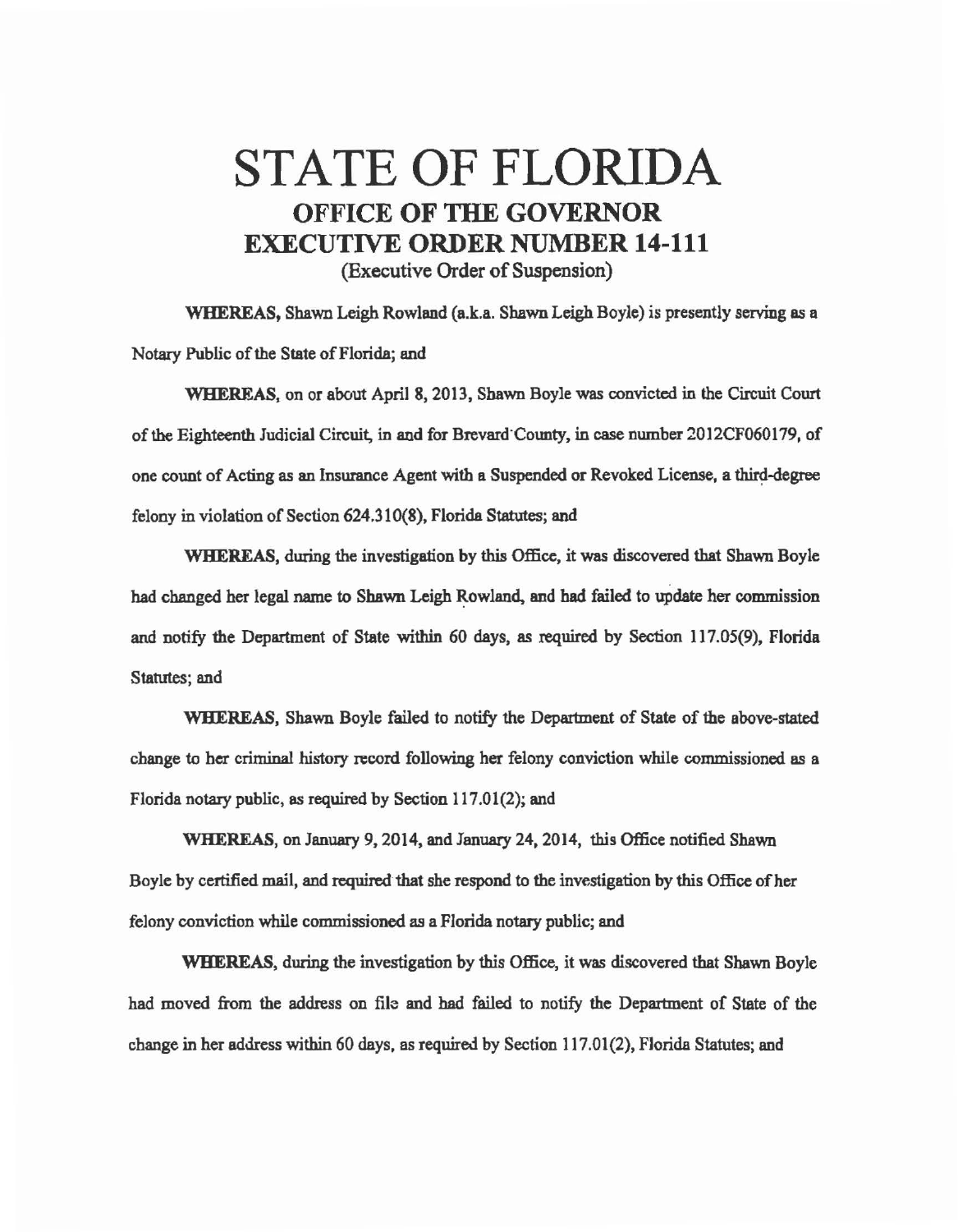WHEREAS, to date, this Office bas not received the required response from Shawn Boyle; and

WHEREAS, the Governor is authorized by Article IV, Section 7 of the Florida Constitution to suspend from office by executive order an appointed public official for the commission of a felony; and

WHEREAS, it is in the best interests of the citizens of the State of Florida that Shawn Boyle be immediately suspended from the public office; which she now holds, upon the grounds set forth in this Executive Order;

NOW, THEREFORE, I, RICK SCOTT, Governor of Florida, pursuant to Article IV, Section 7 of the Florida Constitution and Section 117.01 (4), Florida Statutes, find and state as follows:

- A. Shawn Boyle is a duly appointed Notary Public of the State of Florida, pursuant to Section 117.01, Florida Statutes.
- B. Shawn Boyle is commissioned as a Florida notary public from October *25,* 2011. through October 24, 2015.
- C. Shawn Boyle was convicted of a felony in Brevard County in 2013, while commissioned as a Florida notary public.
- D. Shawn Boyle failed to notify the Department of State of the change to her criminal history record following her felony conviction in Brevard County in 2013, as required by Section 117.01(2), Florida Statutes.
- E. Shawn Boyle failed to update her commission and notify the Department of State within 60 days of the change to her legal name, in violation of Section 117.05(9), Florida Statutes.